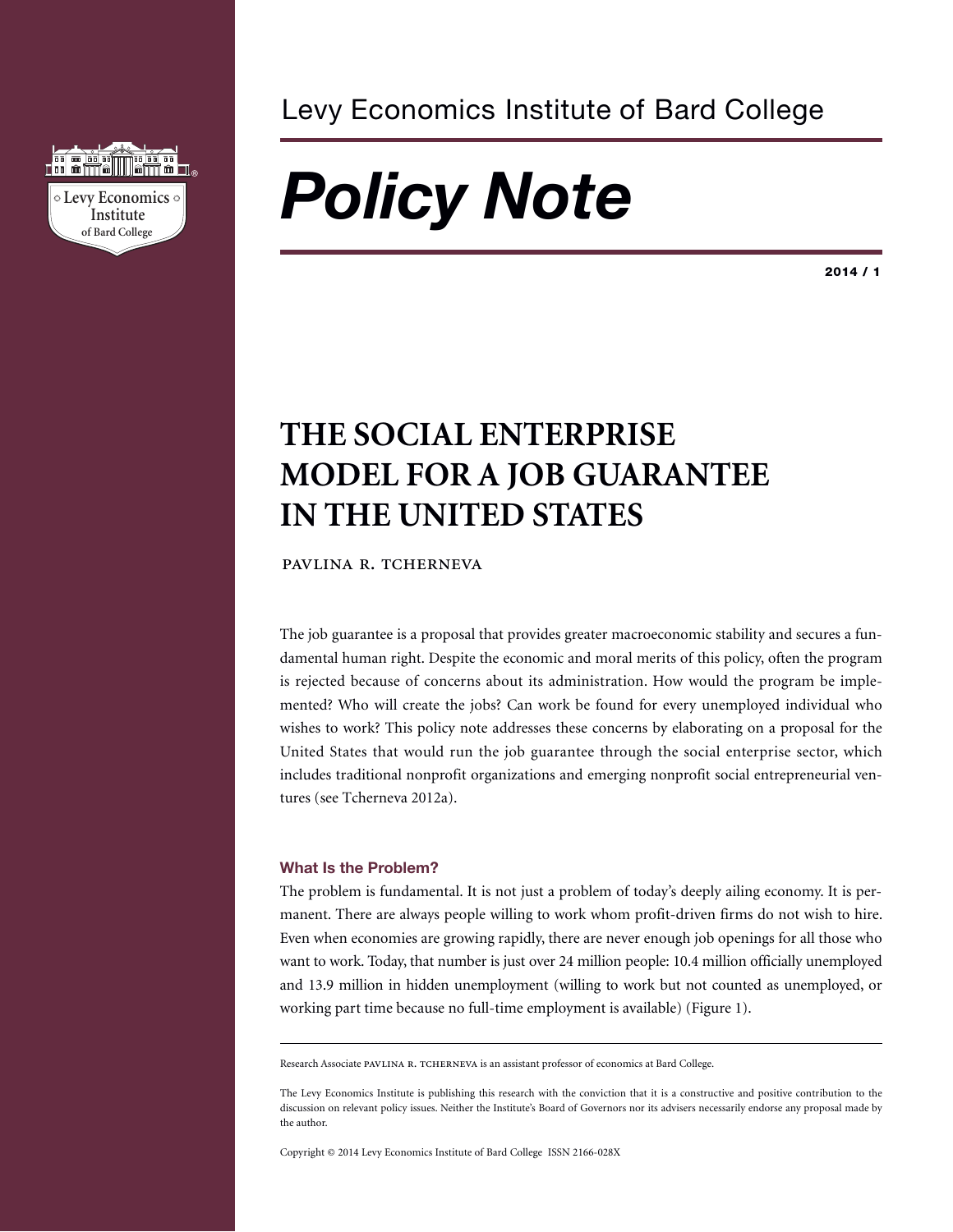

**Figure 1 Number of Unemployed and Underemployed Workers versus Number of Job Openings (in thousands)**

*Note:* Shaded areas indicate US recessions. "Unemployed" includes both the officially unemployed and those who are not counted in the labor force but want a job. "Underemployed" includes those working part time for economic reasons (slack business conditions or the lack of full-time work).

*Source:* Bureau of Labor Statistics

The mark of unemployment is *itself* an obstacle to getting a job. Evidence indicates that employers equate nine months of unemployment to four years of lost work experience (Eriksson and Rooth 2014). And so unemployment breeds unemployability, feeding the decades-long uptrend in long-term unemployment, while the economic, political, and social costs are mounting.<sup>1</sup>

When considering the problem of unemployment, it is important to stress the long run. The task is to find a solution to joblessness both in recessions *and* in expansions. While economists consider a number of proposals for job creation today, as soon as the economy recovers sufficiently and unemployment reaches some fashionable NAIRU rate—which Federal Reserve research has recently placed at 6.7 percent (Weidner and Williams 2011)—the remaining unemployed are quickly forgotten.

It is time to reorient the policy focus from creating jobs for the jobless now, to creating jobs for the jobless always. Neither the private sector nor conventional pro-growth, proinvestment pump-priming fiscal policies can accomplish this task (Tcherneva 2012b, 2013a). The job guarantee (JG) provides the solution.

The JG program has been discussed at length in the literature (e.g., Kaboub 2007). It solves the problem of unemployment over the long run by instituting a federally funded but locally administered program that ensures a voluntary job opportunity to anyone who is ready, willing, and able to work in a public service project at a base wage. There are multiple implementation designs such a program can take. This policy note proposes that, in the United States, the program would be most effectively run through the social enterprise sector.

#### **The Social Enterprise Sector Creates the Jobs, Not the Federal Government**

The JG is an employment safety net. It is not designed to replace existing welfare supports, including traditional unemployment insurance (in that sense, participation in the JG is *voluntary*); nor is it incompatible with or a replacement for private sector employment. Quite the contrary, one of its core features (the buffer stock) makes it symbiotic and interdependent with private sector activity (more below).

The federal government funds the program, but nonprofit social entrepreneurial ventures (SEVs) and traditional nonprofit organizations propose, manage, and run the projects. We can use the already existing infrastructure to launch it: convert the nation's unemployment offices to "employment offices" and let them register all those unemployed who wish to work in the social sector at a base wage (e.g., a living wage). Allow nonprofits and SEVs to hire workers from the register to become involved in the kind of important work these groups are already doing.

#### **Why the Nonprofits and SEVs?**

The nonprofit and social enterprise sectors produce original, innovative, and sustainable solutions to seemingly intractable socioeconomic problems that the private sector has failed to solve. Their mission and reason for existence is to create social value, and to address very specific problems like poverty, hunger, homelessness, environmental degradation, community blight, inadequate care, and education for all. The work of the social enterprise sector is a bright spot in many economies today, as it tries to attend to needs that the private sector and outdated government policies have failed to address.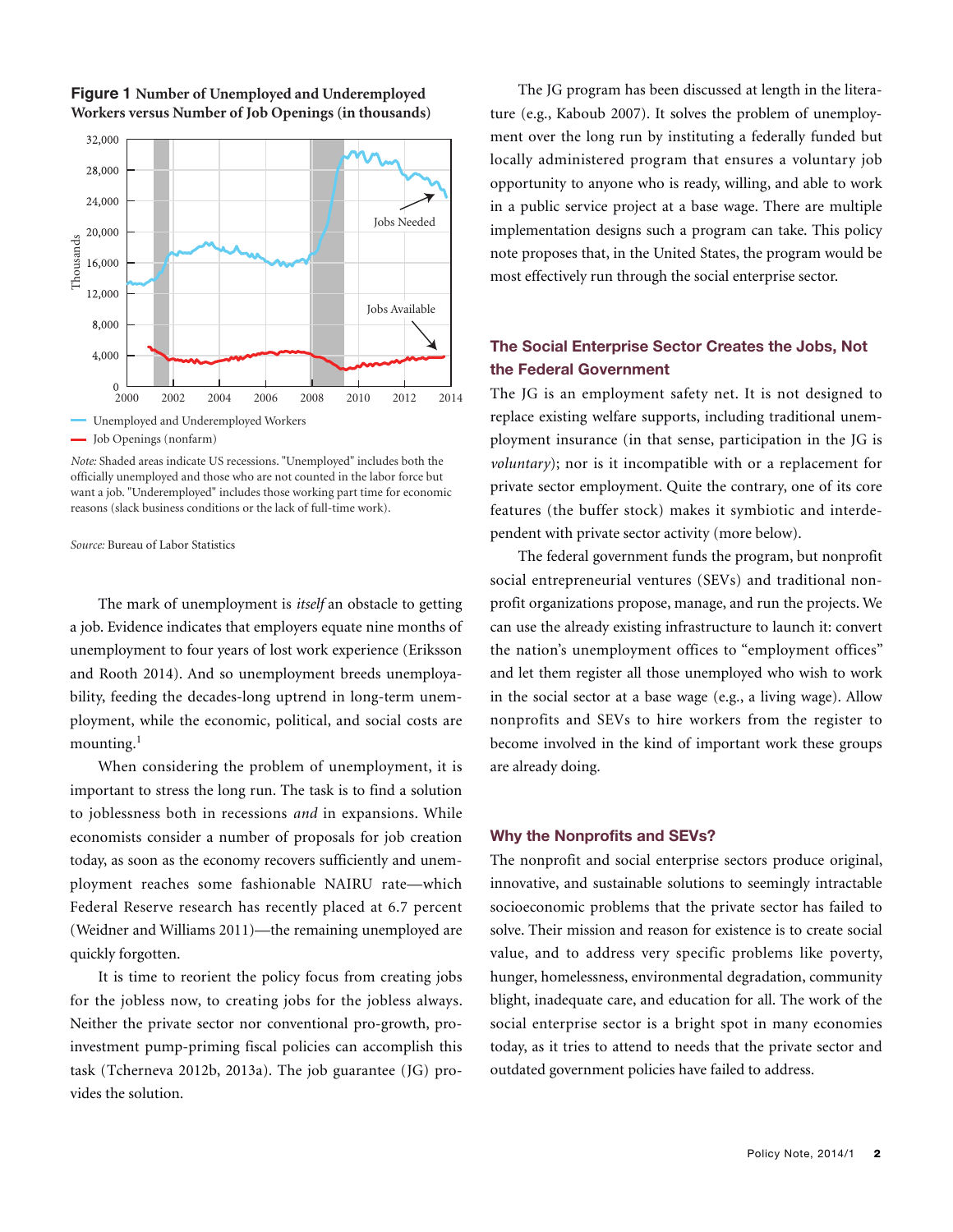Here are some of the key characteristics of the social enterprise sector that make it especially suitable for running a job guarantee program in the United States in a manner that enhances participatory democracy, individual initiative, and entrepreneurship:

Social enterprises are voluntarily created and managed by groups of citizens. As a result, while they may receive grants and donations from public authorities or private companies, social enterprises *enjoy a high degree of autonomy* . . . ;

#### $[ \ldots ]$

Social enterprises are the result of *an initiative by citizens* involving people belonging to a community or to a group that shares a certain need or aim. They must maintain this dimension in one form or another;

Decision-making rights are shared by stakeholders, generally through the principle of "one member, one vote." Although capital owners in social enterprises play an important role, *decision-making power is not based on capital ownership*;

Social enterprises are *participatory in nature*, insofar as those affected by the activities (the users of social enterprises' services) are represented and participate in the management of activities. In many cases one of the objectives is to strengthen democracy at [the] local level through economic activity;

Social enterprises include organisations that totally prohibit the distribution of profits and organisations such as co-operatives, which may distribute their profit only to a limited degree. Social enterprises therefore avoid profit maximising behaviour, as they involve a *limited distribution of profit*;

Social enterprises pursue *an explicit aim to benefit the community* or a specific group of people. By doing so, they directly and indirectly promote a sense of social responsibility at [the] local level. (OECD 2006)

Yet delivering systemic large-scale solutions to social problems remains a challenge for nonprofits and the social entrepreneurial ventures for two reasons: (1) their work is always underfunded and (2) they are always understaffed. The job guarantee solves both problems—it provides funding as well as labor.

While tackling social ills that result from unemployment and underemployment are within the purview of nonprofits and SEVs, achieving full employment is not. By articulating the elimination of involuntary unemployment as a social objective on par with the eradication of homelessness and hunger, and empowering nonprofits and SEVs to help achieve this objective, the JG would fulfill the goal of the Universal Declaration of Human Rights of guaranteeing a decent job to all who wish to work (United Nations 1948). Generating full employment over the long run *itself* produces social value that serves the public purpose. A JG is a sustainable solution to the problem of unemployment. By harnessing the social entrepreneurial sector's energies, it becomes the institution that delivers true full employment over the long run. To accomplish this task, policy can do three things:

- (1) Explicitly marry the various social objectives of the social sector with the goal of providing jobs for those who wish to work. Let the unemployed participate in the very process of social provisioning, by guaranteeing a job offer in that sector to anyone ready, willing, and able to work.
- (2) Scale up the social ventures that are already successfully operating on the ground. There is no need to invent new types of projects; simply permit them to do more.
- (3) Reproduce already successful work models in places where no such nonprofits or SEVs exist.

#### **Nonprofit and Much SEV Work Is Countercyclical**

A key feature of the social enterprise sector is that much of its work is countercyclical, which permits the buffer-stock mechanism of the JG to work effectively (Mitchell 1998).

When economies falter, community needs increase and social problems multiply. This is precisely the time when the social sector needs to perform much more work and requires extra helping hands. That is also the time when the JG expands. Those who have lost their jobs would now move from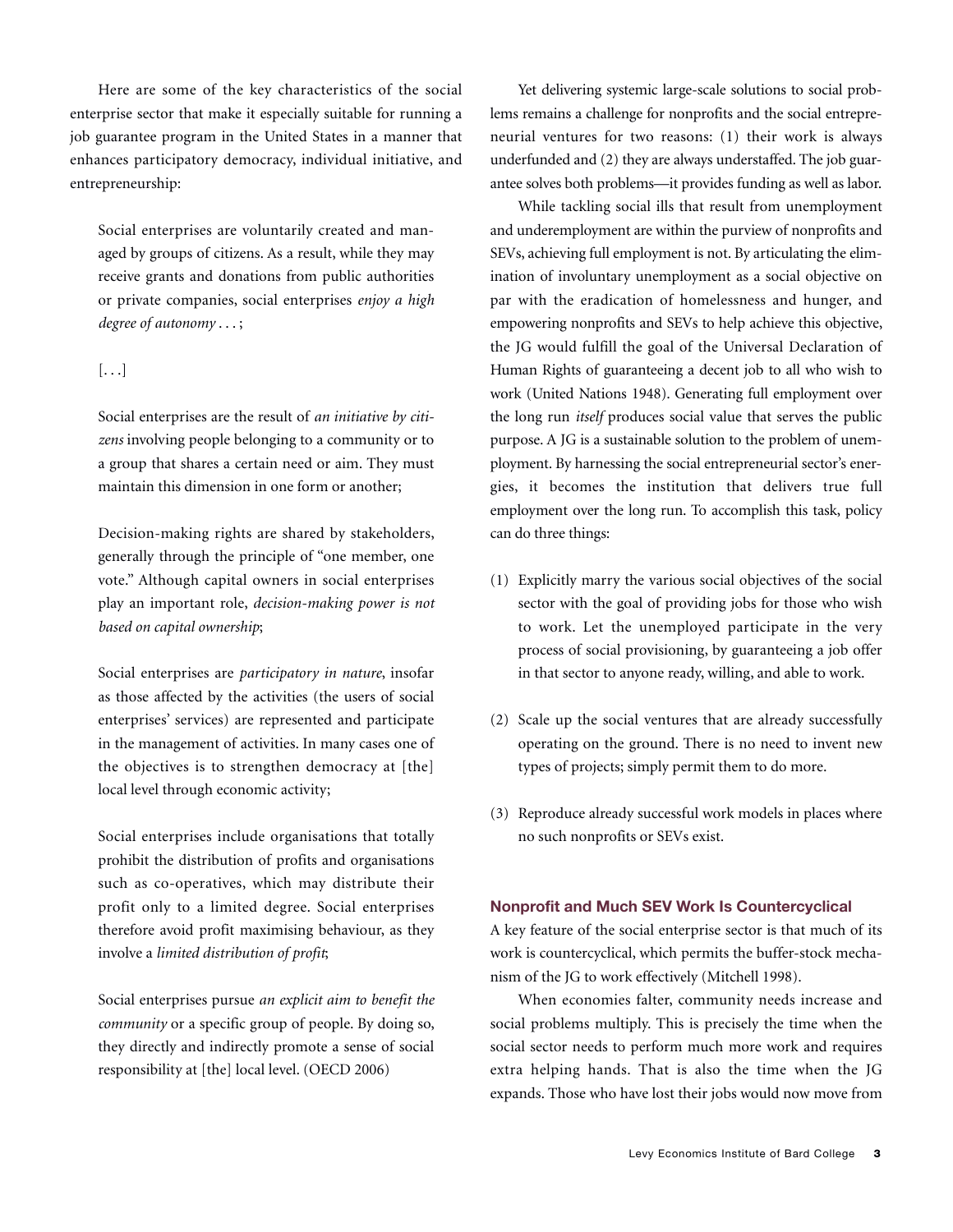*private sector employment* to *social sector employment*—rather than from employment to unemployment. Since it is a job guarantee, the program is also open to new entrants and anyone who wishes to work in the social sector for a base wage.

When economies recover, some social problems are alleviated, spending on programs shrinks, fewer workers are needed, and many transition to better-paying jobs in a recovering private sector. Because social needs continue to exist, the nonprofit sector is perfectly suited to providing jobs for those who have been left behind by a growing economy. Unlike conventional stimulus programs, the work of nonprofits and SEVs does not disappear during expansions.

#### **Fit the Job to the Worker**

A common concern is that there is not enough productive work for everyone. The experience of the New Deal and Argentina's *Plan Jefes* shows that such programs can be up and running in four to six months, and that useful tasks can be performed even by the least skilled and least educated citizens (Tcherneva 2013b).

The public sector can initiate massive public works projects today and rebuild the crumbling US infrastructure. And while that is a crucial strategic policy objective that requires immediate attention, public works themselves are a rather clumsy method for providing jobs for everyone over the long run. Building a bridge is not always the best solution to employing the unemployed. It is more appropriate to find them targeted and direct employment in a sector that is already countercyclical, like the social enterprise sector.

Since the JG guarantees a job at a base wage for everyone, irrespective of skill or level of education, the program would fit the job to the worker (rather than the worker to the job). One way to do this is, after assessing the needs and resources in a community, to permit the nonprofits, SEVs, and (through them) the unemployed themselves to propose the types of work that they wish to do in those communities. As outlined above, this is how the social enterprise sector operates already. Running the job guarantee through this sector would be a genuine bottom-up policy, powered by the communities, the localities, and the individuals themselves.

The JG would provide labor and funding to those programs that have been designed to serve some public purpose and address an important social problem. A basic grant review process can approve or deny these projects, subject to the same guidelines that already exist for nonprofits.

#### **What Kind of Jobs?**

Nonprofits and SEVs already work to provide sustainable and reproducible low-cost solutions to the social problems afflicting the most overlooked and blighted areas in our nation, through projects such as community clinics, urban fisheries, veteran services, aquaponics, youth mentoring, and many others. Many support community sustainable-agriculture initiatives, work to address the dual challenge of homelessness and AIDS, provide internship opportunities for at-risk youth, or renovate and beautify decrepit urban spaces.

Consider just one problem that countless US communities face: the "food desert" problem. A food desert is an area with little or no access to healthy and affordable food. Many such rural and urban areas rely on gas stations or convenience stores for food. There are no gardens, farmers' markets, or other sources of fresh produce. Areas suffering from food insecurity also have among the worst health-related and other social problems. Addressing the food desert issue in the United States can alone generate millions of jobs.

#### **Program Funding**

The program is financially sustainable over the long run when the federal government appropriates the funding.<sup>2</sup> The federal government, however, need not fund 100 percent of the total cost of these projects. Many nonprofits and SEVs already have some resources and, as it was done in Argentina in 2002, the government could commit to paying 60–80 percent of the total costs of the project (Tcherneva 2013b). The social sector firms would provide the rest, either by raising funds from their private donors or by supplying part of their infrastructure for the execution of the projects. Additionally, the government could appropriate 80 percent of its budget for wages and only 20 percent for materials (that was about the ratio that New Deal projects used). This kind of public-private partnership can help seal the social contract.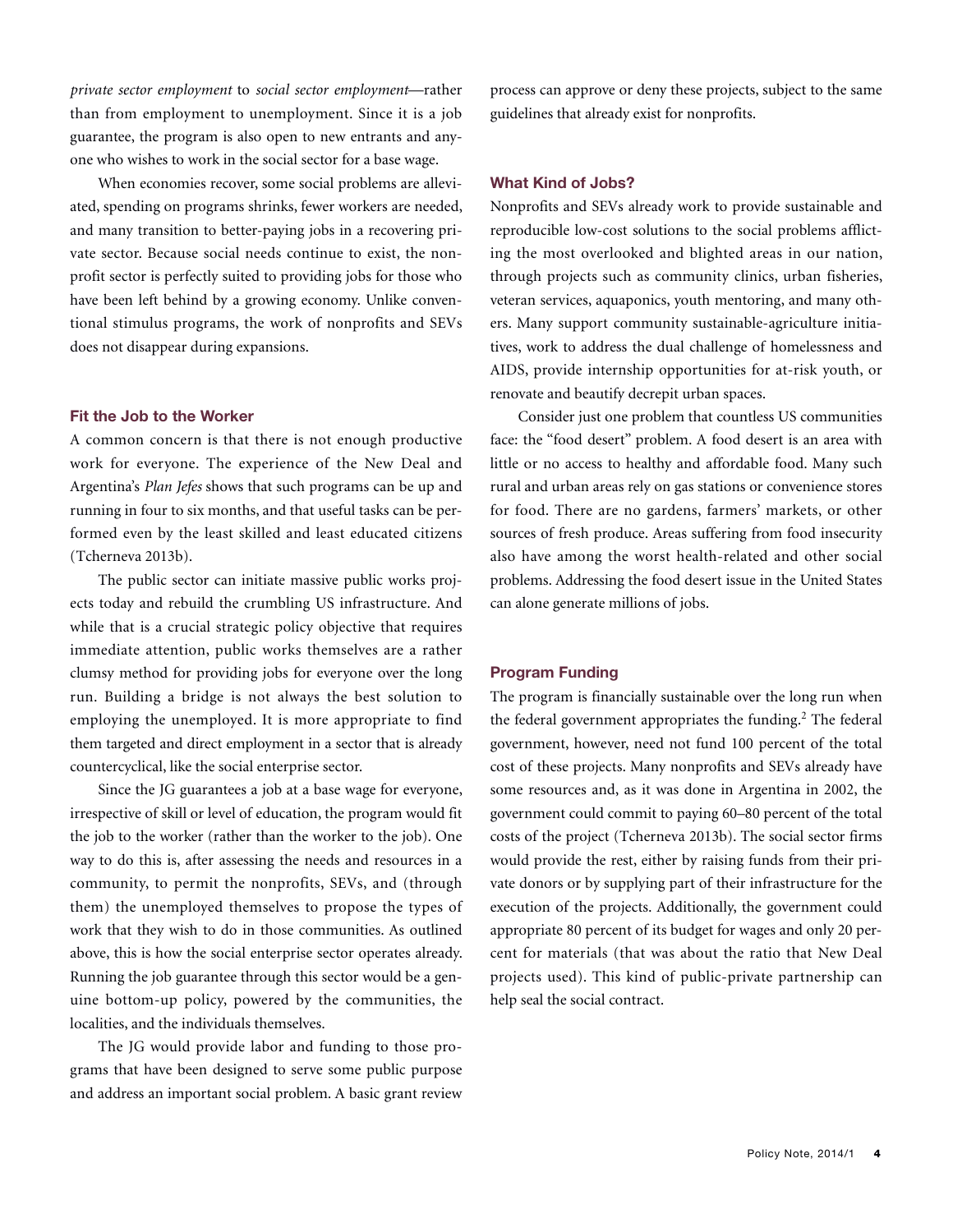#### **A Final Word about the Private For-Profit Sector**

If all of the 25 million people who have precarious income or no income at all today could find employment in the private, public, or social sectors at a decent wage, the effect on the private for-profit sector itself would be more-stable demand, increasing profits, growth, and many more better-paying private sector jobs.

Because the JG is voluntary and provides employment at a base wage, it is unlikely that all of the unemployed today would join the program. If some of them decide to set up their own firms or for-profit SEVs instead, the very existence of the JG ensures that they will be starting their business in a much more stable economy with much more stable demand than we have ever experienced. The stability that the JG imparts on total demand ensures that many of the unemployed today would find employment in the private sector. Experience with direct job creation programs around the world indicates that it promotes private sector employment more aggressively than conventional stimulus policy (Tcherneva 2013b).

The staggering youth unemployment rate (13.5 percent nationwide and as high as 20.2 and 44 percent for teenage Hispanic and African American men, respectively) has serious long-run social implications, not the least of which are the negative effects on future generations' lifetime earnings, employability, and economic opportunities. Yet young people have a great many ideas about the kind of communities they want to live in and are working on potentially transformative initiatives around the country, from the urban farming initiatives in Kansas City and across the nation to the young entrepreneurs in Detroit (Salter 2013). A job guarantee policy can multiply their efforts, while guaranteeing a basic employment opportunity to all. Run through the social sector, it represents a foundational rethinking of the safety net.

#### **Notes**

- 1. In the United States, the costs associated with only the foregone output in 2011 have been placed at nearly \$10 billion *per day* (Mitchell 2012).
- 2. The US federal government is not financially constrained in the same way that states and localities are, because the Federal Reserve and Treasury always coordinate to meet all federal government payments (Wray 1998). States, by contrast, do not have sovereign power over the issue of

currency. Thus, the existence of the program could be jeopardized by a shortfall in state revenue during downturns—precisely the time when spending on the program would need to increase. States are also limited by their balanced-budget amendments, preventing them from spending in the same countercyclical manner that only the federal government can provide.

#### **References**

- Eriksson, S., and D.-O. Rooth. 2014. "Do Employers Use Unemployment as a Sorting Criterion When Hiring? Evidence from a Field Experiment." *American Economic Review* (forthcoming)*.*
- Kaboub, F. 2007. "Employment Guarantee Programs: A Survey of Theories and Policy Experiences."Working Paper No. 498, Annandale-on-Hudson, N.Y.: Levy Economics Institute of Bard College. May.
- Mitchell, W. F. 1998. "The Buffer Stock Employment Model and the NAIRU: The Path to Full Employment." *Journal of Economic Issues* 32(2): 547–56.
	- ———. 2012. "The Costs of Unemployment—Again." Bill Mitchell—Billy Blog, January 13.
- OECD (Organisation for Economic Co-operation and Development). 2006. "The Social Enterprise Sector: a Conceptual Framework." Local Economic and Employment Development (LEED) Programme, accessed January 8, 2013.

Salter, E. 2013. "How A Young Community of Entrepreneurs Is Rebuilding Detroit."*Fast Company Magazine*, April 15.

- Tcherneva, P. R. 2012a. "Full Employment through Social Entrepreneurship: The Nonprofit Model for Implementing a Job Guarantee." Policy Note 2012/2. Annandale-on-Hudson, N.Y.: Levy Economics Institute of Bard College. March.
	- ———. 2012b. "The Role of Fiscal Policy: Lessons from Stabilization Efforts in the U.S. during the Great Recession." *International Journal of Political Economy* 41(2): 5–26.
	- ———. 2013a. "Reorienting Fiscal Policy: A Critical Assessment of Fiscal Fine-Tuning."Working Paper No. 772. Annandale-on-Hudson, N.Y.: Levy Economics Institute of Bard College. August.